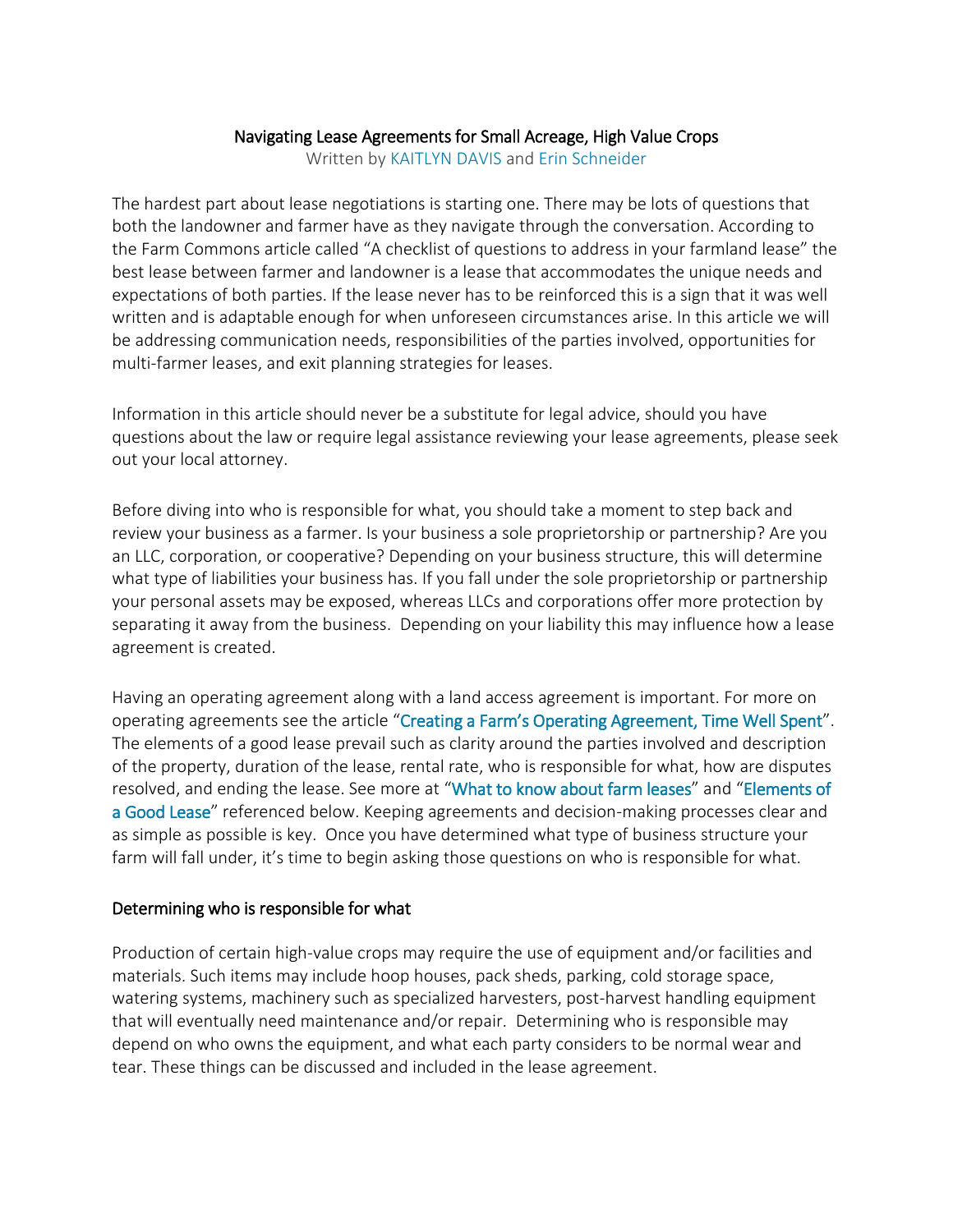Such equipment may require significant investment and be essential to the production of the crop or product. Securing a land lease may be necessary for the farmer to access financing for such equipment. Typically, the tenant is responsible for basic maintenance and routine repairs (for example portable fencing, irrigation lines). The landlord is usually responsible for major repairs, rehabilitation and replacement of farm structures or systems such as wells. The lease should specify whether improvements to fixtures are considered permanent and become the property of the landowner (compensating the tenant or not) or whether they may be removed by the tenant at the end of the term.

Other questions both parties may need to consider during the negotiation process include does the farmer have exclusive access rights to the land, who pays for utilities, and even narrowing down what type of agricultural practices will be implemented such as a specific way to handle weeds and other pests. If the tenant chooses to farm organically this could incur additional costs which could be negotiated to be considered when setting rental rates.

### Communicating the needs for small acreage lease

 Not all landowners may be familiar with the needs that come with small acreage leasing. In tandem with having a production system that cash flows, and a business structure that aligns with it, land access is one of the most important decisions a farmer will make. The first best thing a specialty crop farmer can do is get a long-term rental contract on the land, make some improvements, and have a land price agreed on when and if it becomes available for purchase down the road.

Agroforestry leases, or leases where perennial crops are involved, may have additional provisions, such as Tree Value and market-adjusted lease rates. See references below for scenarios by landowners and farmers and example leases for long-term leases for agroforestry systems.

Communication is important whether the landowner is present on the land being leased or simply owns the land but lives further away. At this point in the negotiations, it is important that the landowner and the farmer have expressed their goals for the land, determined when the lease starts, when it ends, rental rate (including when and how it's paid) and how to communicate issues should they come up.

### Opportunities for multi-farmer leases

In some cases, an organization, such as a land trust, an agrarian common, or a public land entity, will be the farmland owners themselves who, in turn provide long-term and favorable lease agreements to farmers to access land without the burden of financing ownership.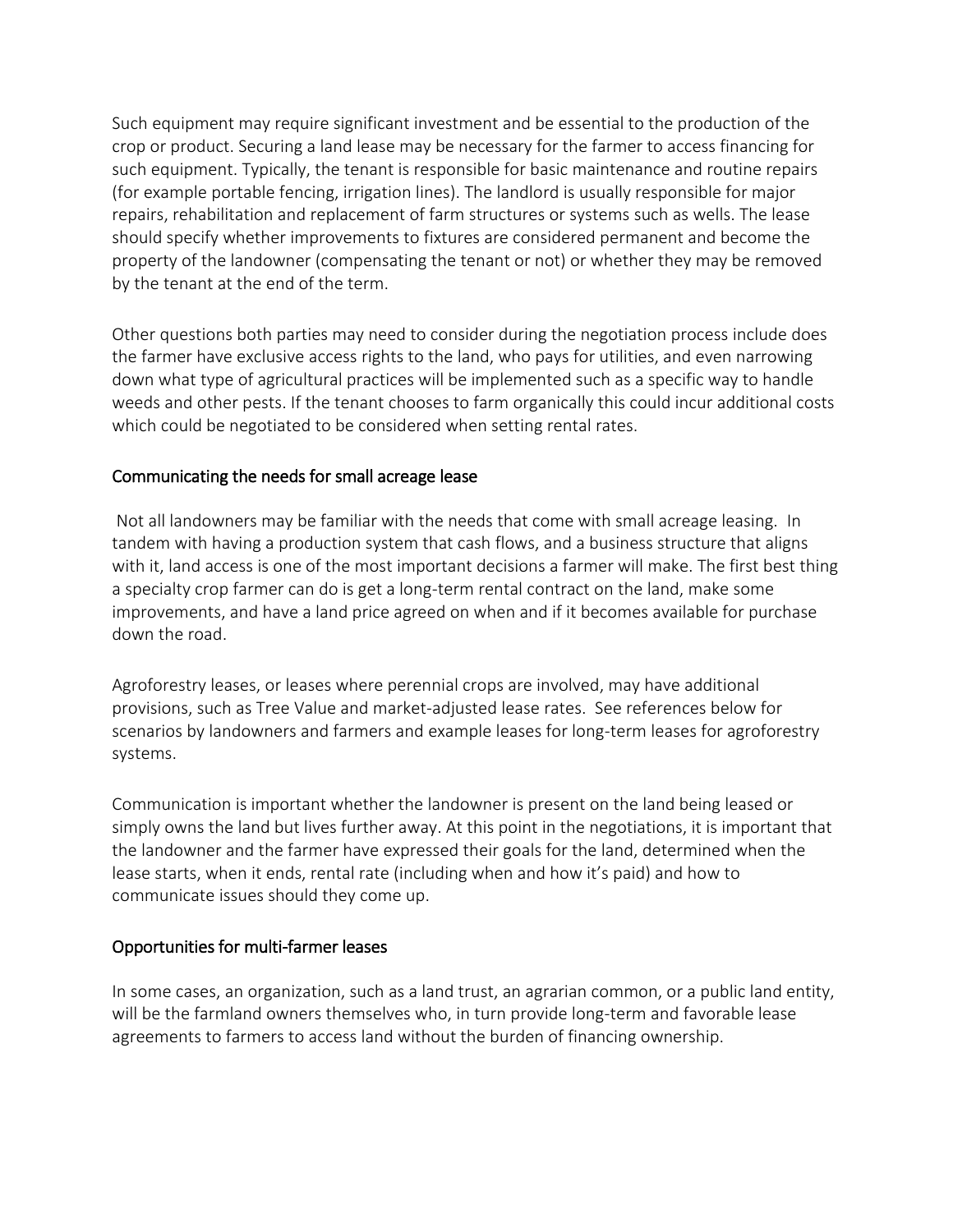Typically, a beginning farmer's path to land access means renting through family, taking on loans, and waiting for the 'ideal plot to appear'. Farmland that includes housing, adequate irrigation and infrastructure for horticultural crops, and proximity to markets is often out of reach. Organizations such as Land trusts and public land entities such as county parks are also comparatively important to urban farmers and peri-urban farmers who face additional challenges with steep land prices, depleted soils, navigating zoning ordinances for agricultural uses, accessing affordable irrigation, reliable transportation, and limits farmers from accessing land, markets, and capital.

This is where Groundswell Conservancy, a Dane County Wisconsin-based land trust, has stepped up in its commitment to not just protecting farmland from development but also making it accessible for food production to farmers who have been excluded. For example, at the 10-acre Westport Farm, the land trust offers a 5-year lease structure that evolved from meetings and listening sessions with growers. Land is leased for \$150/acre/year. Growers aren't penalized if they must leave before the lease expires. A similar situation exists at Dane County's Silverwood County Park in Edgerton, wherein part of the parkland is made available to lease to local farm businesses. Multi-farm leases can also be structured and managed without a third-party entity. A landowner may be amenable to multiple leases, where multiple farmers may enter into a landholding LLC and the LLC leases the land back to the farmers. Or the landowner may set up the farm business as a cooperative farm, where instead of renting/leasing part of the land to farmers, farmers can have a stake in the ownership of the farm business as a workercooperative. An example of this is with Humblehands Harvest in NE Iowa. For more on this example, see the reference below.

### Exit plan as part of a farmland lease

It is important when negotiating a lease that you have an end date in mind. The lease should indicate the process for either party to terminate the lease and options for renewal. The lease should specify if and when notice must be given. In Wisconsin, an agricultural lease for more than a year must be in writing to be enforceable and written notice must be given for termination within 90 days of the end date. This window is also a good time to discuss topics like rent adjustments, land improvements and any changes to the lease. It is a good idea to get a lease in writing, even if it is for one year or less so that in the event a landowner sells (or an unforeseen circumstance) the new landowner must abide by the existing lease.

Just because there is an end date to a lease does not mean you can't renew. Having an end date just provides an opportunity for the landowner and farmer to have a chance to sit down and review the lease agreement. Over the course of the lease, there may have been things that came up that they realize no longer apply to the farming operation or that need to be addressed in the new lease.

In all cases, building trust among landowners and farmers is at the heart of land tenure. And like the apple orchards, market farms, CSA's, food forests, and perennial pastures that make up the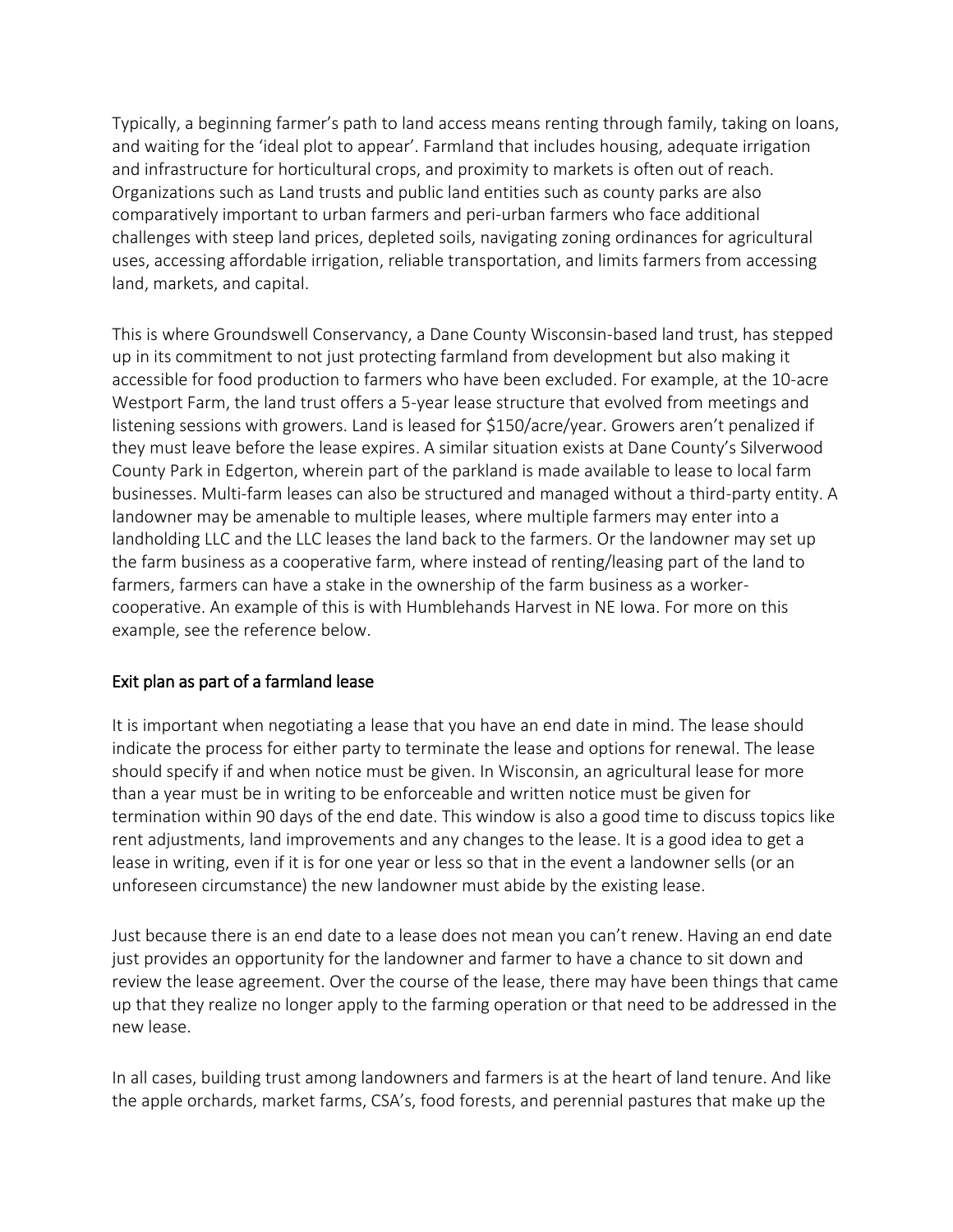mix of specialty crops and countless other Midwest farmers' business plans and land ethics, securing a lease offers land access solutions that are greater than the sum of any individual parcel.

### Quest for Farmland, a beginning farmer's farmland access journey

Tune in as Beginning Farmer Silvia Abel-Caines shares how she found a home for her farm through partnerships, a mix of short- and long-term leasing options, and renting for one year with option to purchase 11 acres just NW of Chicago area. View and hear Silvia's story with this link to a [video](https://www.youtube.com/watch?v=y2maX4r-kSs) describing her journey to access farmland.

Key features: Partnerships are a key piece in the leasing puzzle. Through research, connections made at farmer conferences and word of mouth, Silvia found support from NE IL Farmlink (a program of Liberty Prairie), The Land Conservancy of McHenry County (a local landtrust), and the Conservation Fund's Great Lake Regional Partnership Program. While the 11-acre lease is one year, this is to support Silvia's farmland access while a conservation easement on the property is being negotiated. The annual lease payment is below-market; the price reflects the value of the landowner's reserved rights. This also allows for both the farmer and the landowner to see if it's a good fit. The lease includes a right of first refusal when the landowner is ready to sell once the easement is in place. There is detailed language that determines how the property is appraised if the farmer were to purchase it and an interim agreement for housing, water access.

*Disclaimer: The views and opinions expressed in this video are those of the participants and do not necessarily reflect the official policy or position of UW-Madison Division of Extension.*

### References

- [Elements of a Good Lease](https://landforgood.org/wp-content/uploads/LFG-Elements-of-a-Good-Farm-Lease.pdf) Land for Good
- More leasing resources on [Land for Good website](https://landforgood.org/resources/toolbox/leasing-3/)  Tool Box
- [Inspirations for Creating a Long Term Agricultural lease](https://www.fs.usda.gov/nac/assets/documents/morepublications/longterm-lease-workbookbook.pdf) Farm Commons, Savanna Institute and USDA National Agroforestry Center
- The Savanna Institute has a series of [land access info sheets](https://www.savannainstitute.org/land-access-spotlights/) that offer different scenarios landowners/farmer tenants have done. To delve further into the topic of leasing for perennial cropping systems, Farm Commons, Savanna Institute with input from the National Agroforestry Center has created a [workbook](https://www.fs.usda.gov/nac/assets/documents/morepublications/longterm-lease-workbookbook.pdf) on creating a long-term lease for agroforestry systems.
- **[Humblehands Harvest i](https://humblehandsharvest.com/our-co-operative/)n NE lowa**

# Other external websites that offer build a lease tool(s) or focus on research and technical service support for farmers navigating farmland access

- Land for Good – [Build a Lease Tool](https://landforgood.org/lease-tool-login/) & [Toolbox for Leasing Farmland.](https://landforgood.org/resources/toolbox/leasing-3/)
- [Farmland Access Legal Toolkit](https://www.vermontlaw.edu/academics/centers-and-programs/center-for-agriculture-and-food-systems/projects/farmland-access-legal) University of Vermont Agriculture Law Center –Center for Agriculture and Food Systems